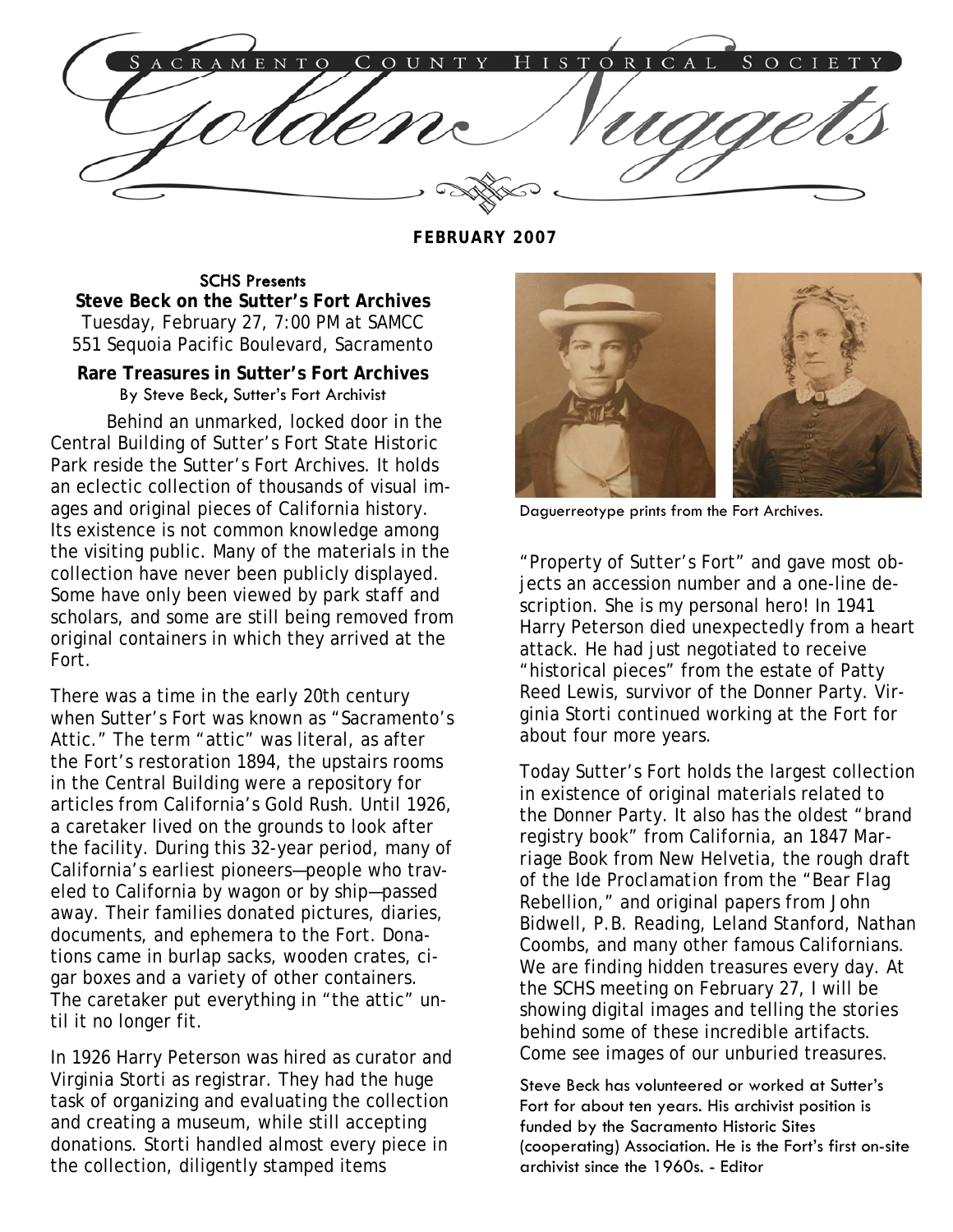#### **Sacramento's Boy Scout Camps**  By Alan O'Connor Editor's Note- February is Boy Scout Month. Alan's article and photos are sure to evoke some pleasant memories among long-ago Boy Scout campers.

Boer War hero Lord Baden-Powell founded the Boy Scouts in England 1907. Three years later Boy Scouts of America was incorporated in February 1910, and scout troops began to operate in the Sacramento area. Troop 1 became the first area troop to officially charter with the national office in 1916. It was their  $90<sup>th</sup>$ anniversary last year. The Sacramento Council, formed in 1920, provided services to troops and their leaders, becoming the Golden Empire Council in 1937.

Recognizing the need for a program-rich, multi-troop summer camp, the Council conducted a Palisade Lake summer camp near Soda Springs in 1921. The camp offered opportunities for troops to enjoy water sports, scout crafts, merit badge work and camaraderie with other troops. The first year was a hit so the Council operated a High Sierra camp at Cisco, also near Soda Springs, from 1922-1924. Two other camps closer to Sacramento began in 1922, one—now under Folsom Lake—at Salmon Falls, another at Lion's Lodge, now Camp Pollock. Salmon Falls and Lion's Lodge both offered summer programs into the 1930s.

In 1925 the Council opened a new and improved High Sierra summer camp, Camp Audrain, on Lake Audrain on the east side of Highway 50 at Echo Summit. Audrain became the Council's main summer camp through the late 1940s, providing fond memories for generations of Scouts. Camp North (now under Lake Berryessa) opened on Putah Creek primarily for Scouts from Solano and Yolo Counties in 1925. It operated through the 1930s. In 1948 the council operated another High Sierra facility, Camp Chapman Creek, off Highway 49 near Sierra City.

By 1949 the Golden Empire Council's program had outgrown Camp Audrain, primarily because the lake had shrunk to a size that no longer afforded water activities (it is now a marsh), so Camp Harvey West was developed

on Upper Echo Lake on the west side of Highway 50 at Echo Summit. Harvey West provided wonderful summer camp experiences for Scouts (including the author in the early 1960s) through 1971, when environmental concerns led to its closure.

Sacramento's population growth caused continual expansion of the program and the 1957 opening of Camp Winton on Bear River Reservoir, off Highway 88. Camp Winton remains a High Sierra summer camp. Off Highway 50, Camp Loon Lake operated as a third summer camp for area scouts from 1966 through 1976.



Above: Canoeing, swimming, cavorting in the water, and just sitting on the dock were some of the summer sports at Camp Audrain, circa 1925.



Camp Harvey West, 1950s featured a lakeside "marina" complete with totem pole, Swiss style upper window, and "cigar store Indians."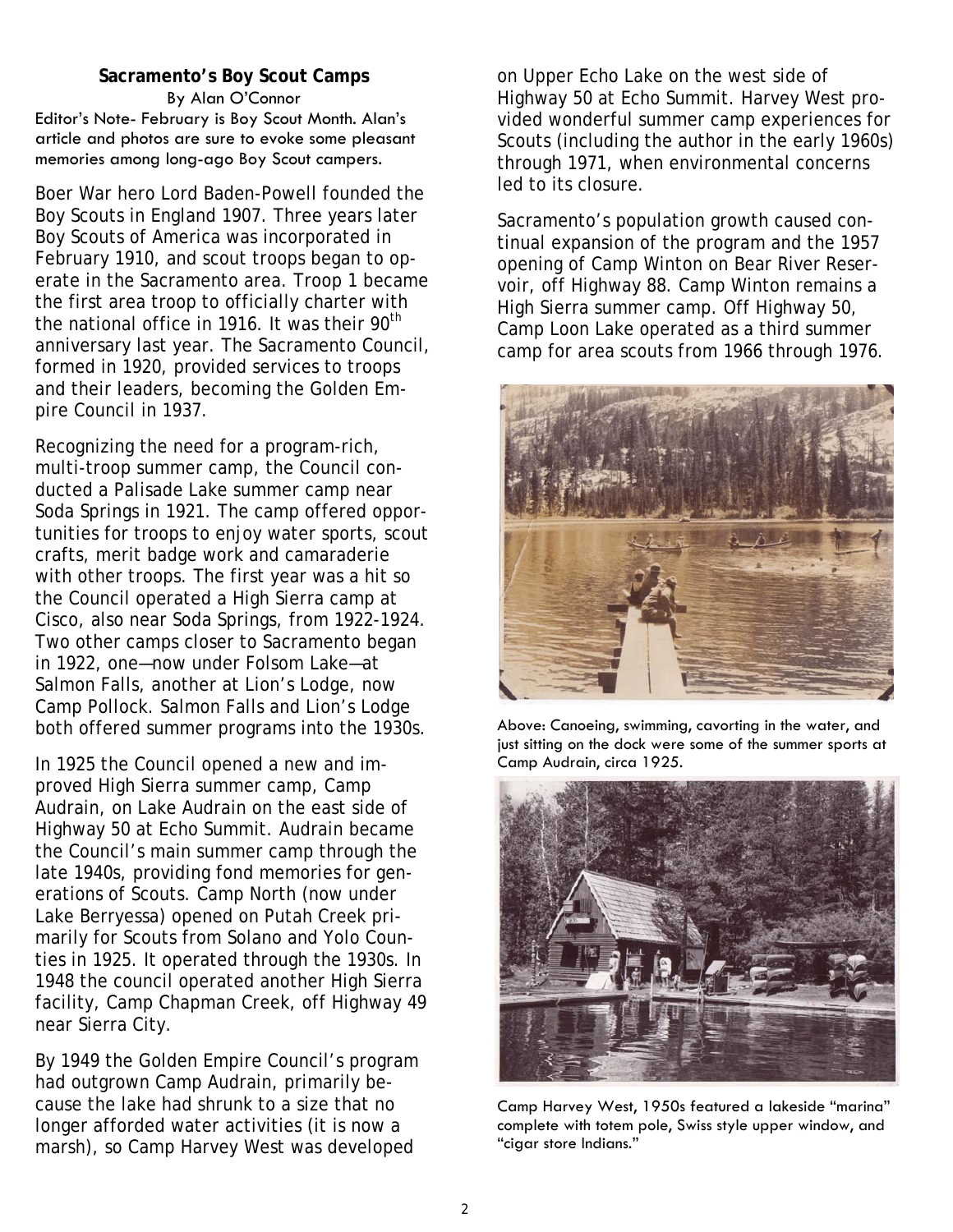# **A Swan Song**

This is it! My last column as President of the Sacramento County Historical Society. The six years—two terms on the Board of Directors with two years as president—flew by. I highly recommend it to each of you. It has provided exceptional opportunities for getting close to Sacramento history through lectures, tours, programs, history, and especially people.

It has been my great pleasure to work with the Society's Board. Over the years, this unsung group has continued to challenge themselves to serve the membership in new and better ways. This is a volunteer organization, so it is impressive to see their sustained focus on the Society's goals and their drive to ensure that every member has access to local history resources and events.

Thank you for giving me the opportunity to serve you. I will see many of you again at a future meeting or event. I know that together we will make history. You have my best regards. - Mary A. Helmich, President

# **History Group Tours Harrison Collection**



Daryl Morrison, in blue, UC Davis head of Special Collections shows Sacramento Area History Consortium members an exhibit from the Michael Harrison Western Research Center collection. Well-known in history circles, Michael Harrison spent over eighty years amassing one of the finest Western Americana history collections in private hands. His collection was donated to UCD after he passed away in 2005 at the age of 107. The collection contains over 21,000 volumes, fine press books, Native American baskets and pottery, Western artwork and other rare items and is available to the general public for research. For information about the collection, please phone 530-752-2112 or email dmorrson@ucdavis.edu.

## **Request for Nominations Sacramento County Historical Society 2007 Annual Achievement Awards**

 Each year the Sacramento County Historical Society recognizes deserving individuals and organizations for special achievements that further interest in and preservation of the unique history of the Sacramento Region. You are invited to submit nominations in the categories of publications, education, and preservation pertaining to Sacramento History. You may offer nominations in one or more categories. You may also submit nominations for special achievement in an area that does not readily pertain to the categories (see below), if it can be demonstrated that a significant contribution to history has been made. The primary categories are:

**EDUCATION:** For achievement in the education of the community, encompassing students of Sacramento area history. Activities may include formal and informal classes; docent and tour guide services; and development and installation of exhibits, works of art, and other educational and interpretive displays.

**PRESERVATION:** For achievement in preservation and restoration of sites, structures, artifacts, documents, and memorabilia of historic significance to the Sacramento area. Activities may include research, physical preservation or restoration, and outreach to the public, organizations or individuals.

**PUBLICATION:** For achievement in research, writing, editing, and publishing books, scholarly papers, articles, informational pamphlets and other publications that further interest in the history of the Sacramento area.

More than one award may be given in any of the categories. **Awards Nominations must be received by Tuesday, February 13, 2007.**  The awards ceremony will be held in March. Nominations should submitted in writing on the enclosed form or by electronic mail to:

**Sacramento County Historical Society Awards Nominations P.O. Box 160065 Sacramento, CA 95816-0065**  Email info@sachistoricalsociety.org